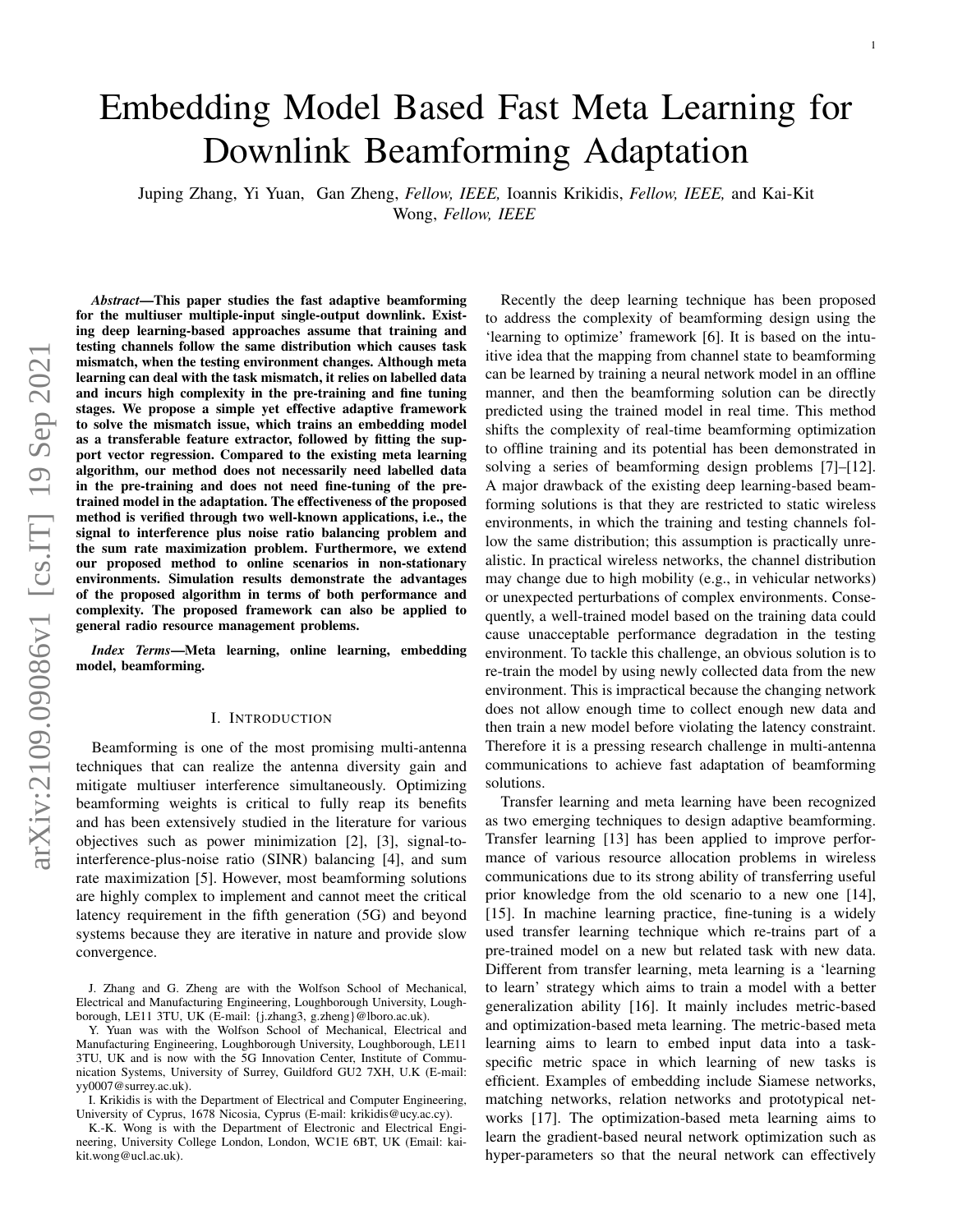learn new tasks. One of the most popular optimization-based meta learning algorithms is the model-agnostic meta-learning (MAML) algorithm proposed in [18] that is widely applied to general deep neural networks. The MAML algorithm aims to learn a parameter initialization of the deep neural network model, such that a small number of gradient updates of the parameter by using limited testing data from a new task will produce large reduction in the loss function of that task. The MAML algorithm has been successfully used to deal with the end-to-end decoding problem over fading channels [19] [20] with few pilots and to learn the downlink channel state information (CSI) from the uplink CSI in frequency division duplexing (FDD) systems [21]. Our previous work in [22] has also demonstrated that MAML-based adaptive beamforming can rapidly adapt to the new environment and is superior to the transfer learning method.

Although the MAML algorithm has shown a good ability on solving the mismatch issues of beamforming in designing dynamic wireless networks [22], it may cause outdated beamforming prediction due to its high complexity in the training and adaptation processes. Hence, it is important to design a new method, which can reduce the complexity and maintain the performance of adaptive beamforming. The intuition of our proposed approach is based on the findings in [17] and [23] that the dominant factor of the effectiveness of the MAML algorithm is the feature reuse rather than the sophisticated design of the meta learning algorithm. Motivated by the results in [17] and [23], the novelty of this paper is to propose a new simple and effective embedding-based meta learning algorithm to extract the main features and improve the MAML algorithm for adaptive beamforming by reducing the complexity while guaranteeing the efficiency and performance. Our main contributions are summarized as follows:

- We propose a simple yet effective learning framework for adaptive beamforming design, which first trains an embedding model by using existing data in the pretraining stage, and then fits a new model using support vector regression (SVR) with limited new channels and labelled solutions in the adaptation stage. Our proposed method is based on the idea of embedding in the metricbased meta learning, so it is different from the transfer learning method. In addition, different from the existing transfer learning and meta learning methods, our proposed design framework is applicable to both supervised and unsupervised learning in the pre-training stage, and it trains a simple regression model instead of fine-tuning the pre-trained model in the adaptation stage.
- We apply the proposed framework to design specific adaptive beamforming algorithms for the SINR balancing problem and the sum rate maximization problem, which use supervised learning and unsupervised learning, respectively.
- To further investigate the effectiveness of the proposed fast learning framework on beamforming design in nonstationary scenarios, we extend our framework to the online application to solve the beamforming prediction problem in real-time communications systems.

• Extensive simulations are carried out to assess the adaptation capability of the proposed algorithms in realistic communications scenarios. The results verify that the proposed adaptive beamforming algorithms improve the adaptation performance, the stability and the computational efficiency in both pre-training and adaptation stages compared to transfer learning and MAML.

The remainder of this paper is organized as follows. Section II introduces the system model, problem formulation and the existing MAML algorithm. In Section III, the proposed fast meta learning framework and the algorithms for the two applications are presented. Section IV develops the fast online meta learning based adaptation algorithm. Simulation results and conclusions are presented in Section V and Section VI, respectively.

*Notions:* All boldface letters indicate vectors (lower case) or matrices (upper case). The superscripts  $(\cdot)^H$  and  $(\cdot)^{-1}$ denote the conjugate transpose and the inverse of a matrix, respectively. In addition,  $||\mathbf{z}||_2$  denotes the  $L_2$  norm of a complex vector **z**. The operator  $\mathcal{CN}(0,\Theta)$  represents a complex Gaussian vector with zero-mean and covariance matrix  $\Theta$ . I<sub>M</sub> denotes an identity matrix of size  $M \times M$ . Finally,  $\leftarrow$  denotes the assignment operation.

## II. SYSTEM MODEL, PROBLEM FORMULATION AND MAML ALGORITHM

## *A. System Model and Problem Formulation*

We consider a multi-input single-output (MISO) downlink system where a base station (BS) with  $N_t$  antennas serves  $K$  single-antenna users. The received signal at user  $k$  can be written as

$$
\mathbf{y}_k = \mathbf{h}_k^H \mathbf{w}_k \mathbf{s}_k + \mathbf{h}_k^H \sum_{j \neq k}^K \mathbf{w}_j \mathbf{s}_j + n_k, \tag{1}
$$

where  $\mathbf{h}_k \in \mathbb{C}^{N_t \times 1}$  denotes the channel vector between the BS and user k,  $w_k$  and  $s_k \sim \mathcal{CN}(0, 1)$  denote the transmit beamforming vector and the information-bearing signal for user  $k$  with normalized power, respectively. The beamforming matrix  $\mathbf{W} = [\mathbf{w}_1, \cdots, \mathbf{w}_K]$  collects all beamforming vectors. The additive Gaussian white noise (AWGN) is given by  $n_k \sim \mathcal{CN}(0, \sigma_k^2)$ . As a result, the received SINR at user k is expressed as

$$
\gamma_k = \frac{|\mathbf{h}_k^H \mathbf{w}_k|^2}{\sum_{j \neq k}^K |\mathbf{h}_k^H \mathbf{w}_j|^2 + \sigma_k^2}, \forall k. \tag{2}
$$

Based on the aforementioned system setup, we consider a general utility maximization problem under the total power constraint  $P$  which is formulated as

$$
\max_{\mathbf{W}} U(\gamma_1, \dots, \gamma_K), \quad \text{s.t.} \quad \sum_{k=1}^K \|\mathbf{w}_k\|_2^2 \le P, \qquad (3)
$$

where  $U(\gamma_1, \ldots, \gamma_K)$  is the utility, which is a non-decreasing function of individual users' SINR. We will consider maximization of the SINR and the sum rate as two examples in Section IV.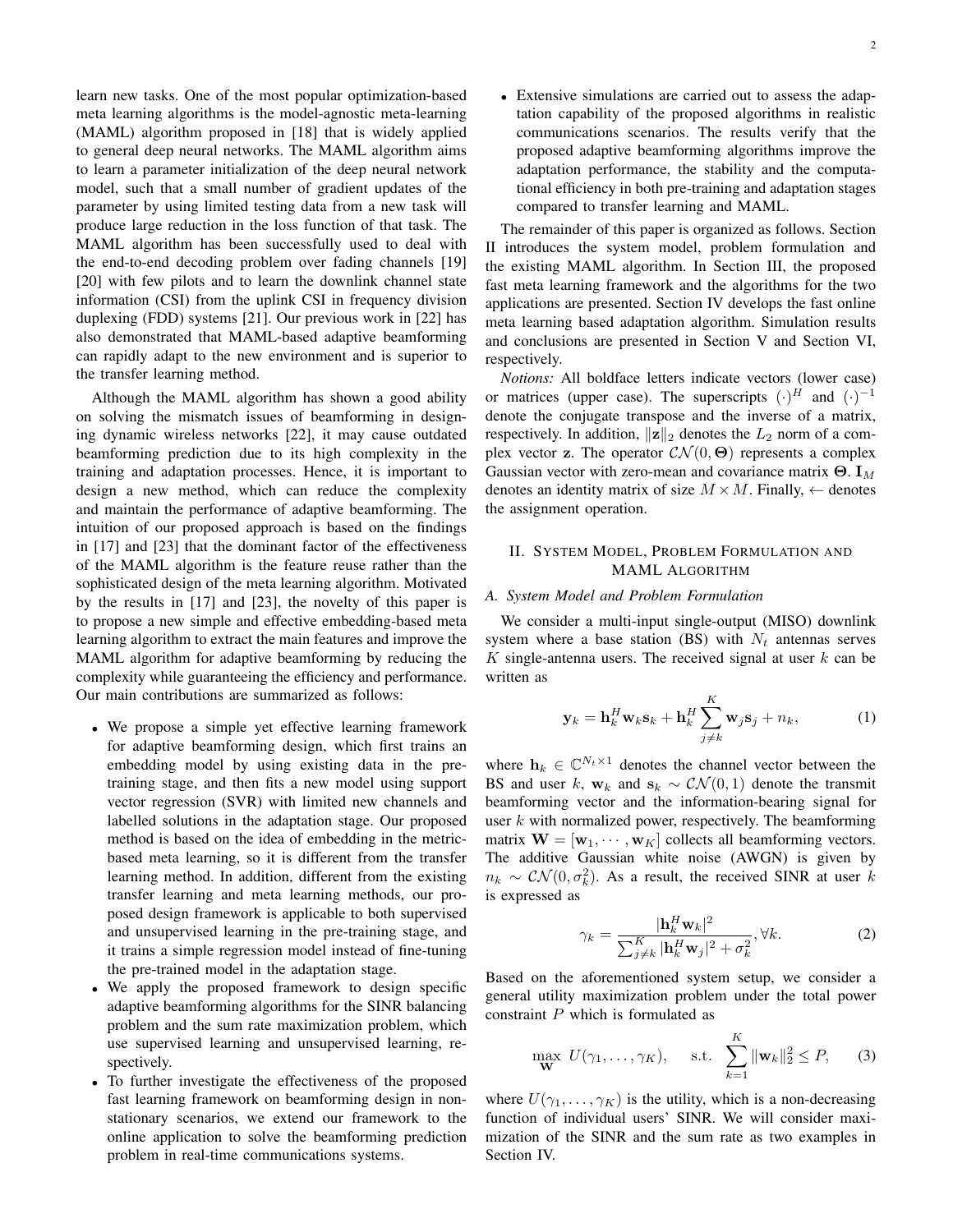Normally the problem (3) is nonconvex and can be solved by using iteration based-optimization algorithms such as [3], [4] but with high computational complexity. Consequently, the computational latency of conventional optimization algorithms will render the beamforming solution obsolete when the CSI changes. Although some existing deep learning-based algorithms [8]–[11] can reduce the complexity, they rely on the assumption that training data and testing data come from the same channel distribution to avoid serious performance deterioration caused by task mismatch issues. This strict assumption is difficult to satisfy in practical scenarios. Fortunately, because a common optimization problem with the same objective function and constraints will be solved in different channel conditions, some inherent features exist in the solution structure of such an optimization problem which will help the beamforming design. Therefore, how to reuse such common features to design a fast meta learning based beamforming algorithm to cope with the dynamic wireless environments is the main objective of our paper.

### *B. Overview of MAML*

Although the MAML algorithm proposed in [18] has been considered as an efficient optimization-based meta learning method for solving the mismatch issue, the complex optimization procedures also cause a high complexity. As a comparison to our proposed algorithm, we provide a brief overview of the MAML algorithm.



Fig. 1. The workflow of the meta-training stage of the MAML algorithm: Step  $(1)$  – network parameter initialization; Step  $(2)$  – update of inner loop task parameters; Step (3) – calculation of the loss function of tasks on their query set; Step (4): update of the network parameter.

The MAML algorithm aims to find a good neural network parameter initialization via two optimization loops in the meta training stage as shown in Fig. 1. The inner loop optimization procedure is used to optimize the task-specific parameters for each task based on the initialization of the neural network parameters as shown in step (2) of Fig. 1. The outer loop optimization procedure is used to optimize the initialization of the neural network parameters based on the task-specific parameters as shown in step (3) and (4) of Fig. 1. More specifically, we define the initial neural network parameters as  $\theta$ , and the training task set as  $\{\mathcal{T}(k)\}_{k=1}^L$ , which includes L tasks. For each task, the inner loop procedure aims to optimize its own task-specific parameters  $\phi_k$  on its support set  $\mathbb{D}_{sup}(k)$ , which can be expressed as

$$
\phi_k = \arg\min_{\phi_k} \text{Loss}_{\mathbb{D}_{sup}(k)}(\phi_k), \forall k,
$$
\n(4)

where  $\text{Loss}_{\mathbb{D}_{sup}(k)}$  is the loss function of task k. Based on a few steps of gradient descent, the task-specific parameters  $\phi_k$  can be updated by  $\phi_k^{(j)} = \phi_k^{(j-1)}$  –  $\beta\nabla_{\phi_k^{(j-1)}}\text{Loss}_{\mathbb{D}_{sup}(k)}(\phi_k^{(j-1)})$  $\binom{(J-1)}{k}$ , where j,  $\beta$ , and  $\nabla$  denote the iteration step, the learning rate, and the gradient function, respectively. Note that  $\phi_k^{(0)}$  $k^{(0)}$  equals to  $\theta$ . Based on the task-specific parameters of each task, we define the meta-loss as  $\text{Loss}_{meta}(\theta) = \sum_{k=1}^{L} \text{Loss}_{\mathbb{D}_{que}(k)}(\phi_k)$ , where  $\text{Loss}_{\mathbb{D}_{que}(k)}(\phi_k)$  denotes the loss on the query set  $\mathbb{D}_{que}(k)$  of task  $k$  after the inner loop updates. Then, the initialization of the neural network parameters can be updated by minimizing the meta-loss via the outer loop optimization procedure, which is expressed as

$$
\theta = \arg\min_{\theta} \text{Loss}_{meta}(\theta). \tag{5}
$$

By using the gradient descent update, the parameters  $\theta$  can be updated by  $\theta \leftarrow \theta - \alpha \nabla_{\theta} \text{Loss}_{meta}(\theta)$ , where  $\alpha$  is the learning rate. Notice that the chain rule is included in calculating the parameters  $\theta$ .

## III. FAST META LEARNING FRAMEWORK AND APPLICATIONS

The complexity associated with the meta training and meta adaptation stages of the MAML algorithm is still high, which will affect how fast it can react to the changing environment. In this section, we aim to design a simple and efficient adaptation framework that is able to achieve comparable performance as MAML. Our design is motivated by the observation in [17] and [23] that a good embedding model that can extract key features is the most important factor to achieve effective adaptation. In the following, we shall present the proposed fast meta learning framework and its two applications to design adaptive downlink beamforming.

#### *A. Design of Fast Meta Learning Framework*

The process of the proposed fast adaptation algorithmic framework is illustrated in Fig. 2, where  $f_{\theta}$  is the pre-trained embedding model. Since feature reuse is the main reason for MAML to achieve good adaptation performance, it is possible to train a feature extractor without multiple tasks and two optimization loops which are two factors that affect the training efficiency of MAML.

Rather than designing a new meta learning algorithm, we aim to design a simple way to train an embedding model for feature extraction based on a single task  $\mathcal{T}$ , which merges all meta training data  $\mathcal{D}_{fast} = \cup {\{\overline{\mathbb{D}}_{sup}(k), \mathbb{D}_{que}(k)\}_{k=1}^L}$ . Based on the single task  $T$ , the simple embedding model can be obtained by solving the following optimization problem

$$
\theta = \arg\min_{\theta} \text{Loss}_{\mathcal{D}_{fast}}(\theta),\tag{6}
$$

where  $\text{Loss}_{\mathcal{D}_{fast}}(\cdot)$  is the loss function defined as the difference between the predicted output and the target output. The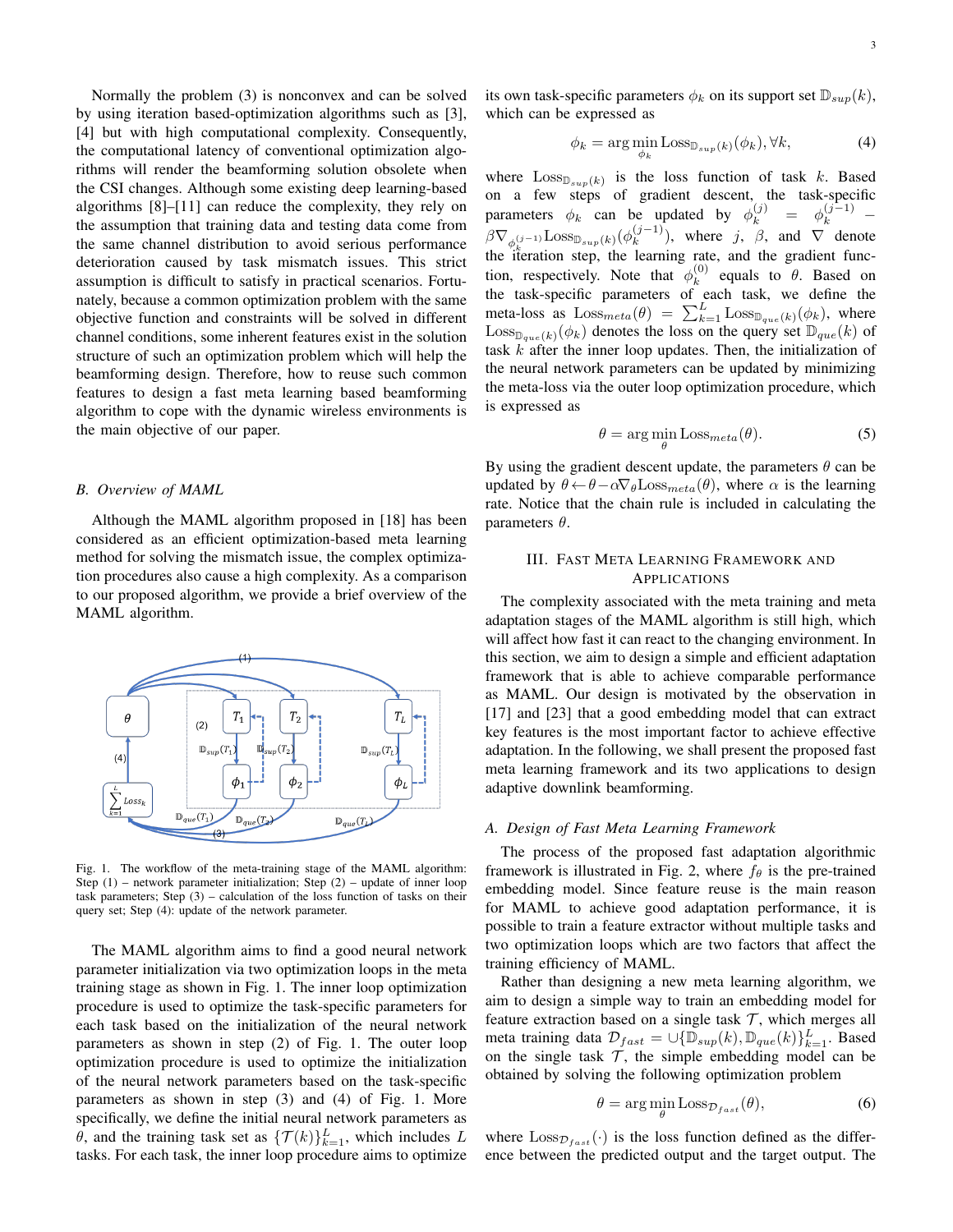

Fig. 2. The workflow of the proposed fast adaptation algorithm.

parameters of the embedding model can be updated using the gradient-based method as

$$
\theta \leftarrow \theta - \alpha \nabla_{\theta} \text{Loss}_{\mathcal{D}_{fast}}(\theta). \tag{7}
$$

Since the process of training the embedding model is similar to the conventional deep neural network training, which does not need to apply the alternating procedures, it is more time efficient compared to the model training of the MAML algorithm and this will be verified numerically. In addition, depending on the specific problem, the training of the embedding model can use other methods such as Siamese networks and matching networks [17], so our proposed embedding model based method is different from transfer learning and is much more general.

As mentioned before, a direct employment of the pretrained model to achieve the prediction on new tasks causes performance degradation, and fortunately feature reuse from the old tasks to the new tasks is able to avoid such degradation. Hence, we can use the pre-trained embedding model to first extract the features of the new tasks. However, how to make use of the extracted features to achieve fast adaptation is still a challenge. We propose to use SVR, which is a fast regression algorithm based on the support vector machine, as a solution to post-process the extracted features for fast adaptation. The SVR technique aims to find a hyperplane, which has the shortest distance to all data points. Specifically, the features of a new task are extracted by using the pre-trained embedding model over the associated adaptation dataset  $\mathbb{D}_{ad}$ , which is expressed as

$$
y_{out} = f_{\theta}(\mathbb{D}_{ad}(x)), \tag{8}
$$

where  $f_{\theta}$  denotes the pre-trained embedding model with the parameter  $\theta$ ,  $\mathbb{D}_{ad}(x)$  and  $y_{out}$  denote the input dataset with  $N_{ad}$  samples and the output features of the embedding model with dimensions of  $N_{ad} \times 2 \times N_t K$  and  $N_{ad} \times K$ , respectively.  $\mathbb{D}_{ad}(y)$  is the final output data in the adaptation dataset with a dimension of  $N_{ad} \times K$  associated with  $\mathbb{D}_{ad}(x)$ . Then  $y_{out}$ and the associated labelled data  $\mathbb{D}_{ad}(y)$  are used as input and output to train the SVR model to predict the final result. The parameter  $\varphi$  of the SVR model, which includes the weight W and the bias  $b$ , can be obtained by minimizing the loss function below (which also includes a nonlinear kernel function), i.e.,

$$
\varphi^* = \arg\min_{\varphi} \text{Loss}_{\mathbb{D}_{ad}(y)}(Wy_{out} + b, \mathbb{D}_{ad}(y)).
$$
 (9)

Once we have the pre-trained embedding model  $f_\theta$  and the SVR model denoted by  $f_{\varphi^*}$ , we can use them to find out the adaptive solution in the testing stage. Full details of the proposed fast adaptation solution are summarized in Algorithm 1.

Compared to the MAML algorithm, our proposed fast metalearning method has two advantages. First, the proposed fast adaptive algorithm has lower complexity in both training and adaptation stages by using a simpler training process and avoiding the fine-turning of the pre-trained model. Let us discuss the complexity reduction in detail using the example of the neural network architecture in the next subsection. In the adaptation phase, for our proposed use of SVR model, there are  $K^2 + K$  parameters to optimize, while the MAML algorithm needs to optimize  $FN^2(F+2) + 2F + K^2N_tF + K$ variables which are the same as the original neural network, where  $F$  is the size of the filter in the convolutional neural network (CNN) module. Furthermore, the transfer learning method has  $K^2N_tF + K$  parameters to optimize corresponding to the last layer of the original neural network. Second, our proposed method can be used in either supervised or unsupervised learning in the pre-training stage as long as a good embedding model is obtained. In contrast, the MAML method relies on supervised learning and requires labelled data in the pre-training stage.

Algorithm 1: The proposed fast adaptation framework for a regression problem.

| <b>Input:</b> Learning rate $\alpha$ , meta training dataset $D_{fast}$ , adaptation dataset |  |  |  |
|----------------------------------------------------------------------------------------------|--|--|--|
| $\mathbb{D}_{ad}$ , testing dataset $\mathbb{D}_{test}$                                      |  |  |  |
| <b>Output:</b> Predict value $y^*$                                                           |  |  |  |
| Embedding model training                                                                     |  |  |  |

- 1) Randomly initialize the network parameter  $\theta$
- 2) while not done do
- 3)  $\theta \leftarrow \theta \alpha \nabla_{\theta} \text{Loss}_{D_{fast}}(\theta)$  or by using the ADAM optimizer 4) end while
- end while

Adaptation and testing

- 1) − − − − − − − − − − −Adaptation − − − − − − − − − −− 2) Extract the feature using the pre-trained embedding model  $f_\theta$  on the
- adaptation dataset:  $y_{out} = f_{\theta}(\mathbb{D}_{ad}(x))$
- 3) Train the SVR model  $\varphi$  based on  $y_{out}$  and  $\mathbb{D}_{ad}(y)$  to obtain  $f_{\varphi^*}$ <br>4)  $-$  - - - - - Testing - - - - - -4) − − − − − − − − − − − − Testing − − − − − − − − − − − −
- 5) Extract the feature using pre-trained embedding model  $f_{\theta}$  on the testing dataset:  $y_{out}^{test} = f_{\theta}(\mathbb{D}_{test}(x_{test}))$
- 6) Predict the output using the extracted feature:  $y^* = f_{\varphi^*}(y_{out}^{test})$ .

## *B. Applications*

In this subsection, the effectiveness of the proposed fast adaptive method will be verified by using two applications of utility maximization: SINR balancing and sum rate maximization. The optimal solution of the former problem can be found by using numerical algorithms, whereas it is not easy to find the optimal solution of the latter problem. Some iterative algorithms can be used to find the sub-optimal solution of the sum rate maximization problem, such as the weighted minimum mean squared error (WMMSE) algorithm [5], [25]. Therefore, their training methods for the embedding model are different, but we will show that both can be accommodated by the proposed framework.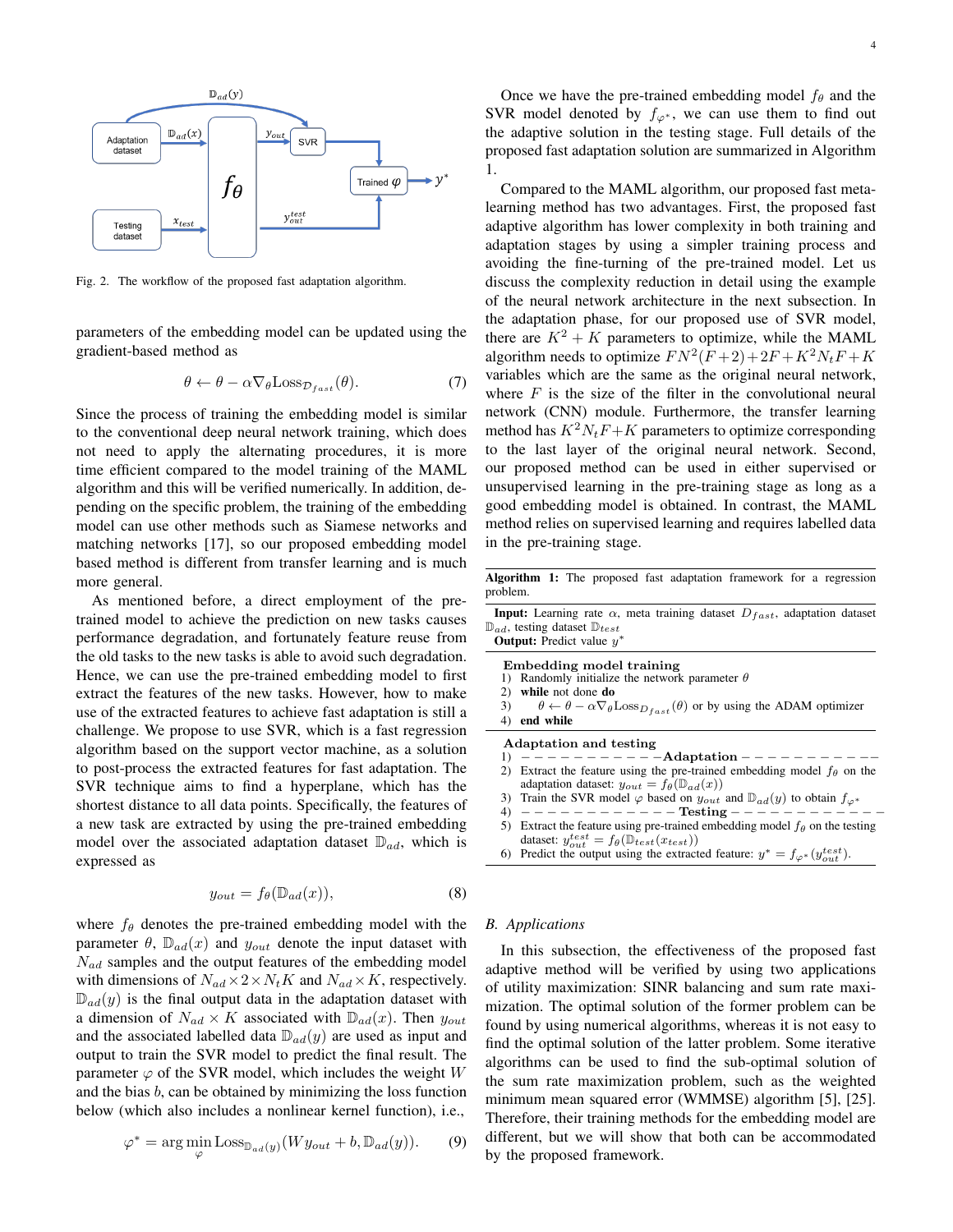*1) SINR Balancing:* Based on the system model in Section II, the SINR balancing problem under the total power constraint P can be formulated as

$$
\max_{\mathbf{W}} \ \min_{1 \le k \le K} \ \gamma_k, \quad \text{s.t.} \ \sum_{k=1}^K \|\mathbf{w}_k\|_2^2 \le P. \tag{10}
$$

Directly predicting beamforming causes high training complexity and inaccurate results due to the high dimensional beamforming matrix. As mentioned before, feature reuse is a key concept to achieve good adaptation performance. Therefore, we propose to predict the low dimensional uplink power allocation vector as the main feature vector based on which the original beamforming matrix can be readily recovered. According to the uplink-downlink duality in [4] and [11], using the uplink power allocation vector to recover beamforming is possible because the same SINR region of the uplink and downlink problems can be achieved given the same total transmit power. Based on uplink-downlink duality and by defining the normalized beamforming  $w_k = \tilde{w}_k \sqrt{p_k}$ , the downlink problem (10) can be converted into the following uplink problem

$$
\max_{\mathbf{q}} \min_{1 \le k \le K} \frac{q_k |\mathbf{h}_k^H \tilde{\mathbf{w}}_k|^2}{\sum_{j \ne k}^K q_j |\mathbf{h}_j^H \tilde{\mathbf{w}}_k|^2 + \sigma_k^2},
$$
  
s.t.  $\|\mathbf{q}\|_1 \le P, \|\tilde{\mathbf{w}}_k\|_2 = 1, \forall k,$  (11)

where  $\mathbf{q} = [q_1, \dots, q_K]^T$  and  $q_k$  is the uplink power allocation for user k,  $\tilde{\mathbf{w}}_k$  and  $p_k$  are the normalized beamforming and downlink power allocation of user  $k$ , respectively. With the predicted uplink power allocation vector, the original downlink beamforming can be recovered as follows.

First, the normalized beamforming vector can be obtained as  $\tilde{\mathbf{w}}_k = \frac{(\sigma_k^2 \mathbf{I} + \sum_{k=1}^K q_k \mathbf{h}_k \mathbf{h}_k^H)^{-1} \mathbf{h}_k}{\|(\sigma_k^2 \mathbf{I} + \sum_{k=1}^K q_k \mathbf{h}_k \mathbf{h}_k^H)^{-1} \mathbf{h}_k}$  $\frac{(\sigma_k \mathbf{1} + \sum_{k=1}^K q_k \mathbf{n}_k \mathbf{n}_k)}{\|(\sigma_k^2 \mathbf{1} + \sum_{k=1}^K q_k \mathbf{n}_k \mathbf{n}_k^H)^{-1} \mathbf{n}_k\|_2}, \forall k$  and then the optimal downlink power allocation vector  $\mathbf{p} = [p_1, \dots, p_K]^T$  can be obtained by using the eigenvalue decomposition as detailed in the duality result in [4]. To be specific, the optimal downlink power allocation vector p is obtained by finding the first  $K$  components of the principal eigenvector of the following matrix

$$
\boldsymbol{\Upsilon}(\tilde{\mathbf{W}},P) = \begin{bmatrix} \mathbf{DU} & \mathbf{D}\sigma \\ \frac{1}{P}\mathbf{1}^T\mathbf{DU} & \frac{1}{P}\mathbf{1}^T\mathbf{D}\sigma \end{bmatrix},
$$

where 1 =  $[1, 1, ..., 1]^T$ , D =  $\text{diag}\{1/|\tilde{\textbf{w}}_1^H\textbf{h}_1|^2, \dots, 1/|\tilde{\textbf{w}}_K^H\textbf{h}_K|^2\}, \ \sigma = [\sigma_1^2, \sigma_2^2, \dots, \sigma_K^2]^T,$ and  $[\mathbf{U}]_{kk'} = |\tilde{\mathbf{w}}_{k'}^H \mathbf{h}_k|^2$ , if  $k' = k$ , otherwise  $[\mathbf{U}]_{kk'} = 0$ . Finally, the downlink beamforming matrix  $\mathbf{W} = [\mathbf{w}_1, \dots, \mathbf{w}_k]$ is derived as  $\mathbf{W} = \tilde{\mathbf{W}} \sqrt{\mathbf{P}}$ , where  $\tilde{\mathbf{W}} = [\tilde{\mathbf{w}}_1, \dots, \tilde{\mathbf{w}}_K]$  and  $P = diag(p)$ . The main advantages of predicting the uplink power allocation vector q rather than the original beamforming matrix are to improve accuracy and to reduce complexity by reducing the output dimension from  $2N_tK$ (the number of real-value variables in the beamforming matrix) to  $K$ .

Using the above analysis, we choose the uplink power as the output of the neural network. The sample pairs in the meta training dataset  $D_{fast}$  include the input channels and output uplink power allocation vectors, which are generated by solving the problem in (11). The sample pairs in the adaptation and training datasets can be generated in a similar way. In the pre-training stage of Algorithm 1, the embedding model will be learned by using supervised training over  $D_{fast}$ , while the adaptation and testing processes will be carried out by using the datasets accordingly based on the description in Algorithm 1.

*2) Sum Rate Maximization:* Based on the system model in Section II, the sum rate maximization problem under the total power constraint  $P$  can be formulated as

$$
\max_{\mathbf{W}} \sum_{k=1}^{K} \log_2(1+\gamma_k), \quad \text{s.t.} \quad \sum_{k=1}^{K} ||\mathbf{w}_k||_2^2 \le P. \tag{12}
$$

Different from the SINR balancing problem in (10), (12) is a nonconvex and well-known challenging problem and no practical algorithm is available to find the optimal solution in an efficient way, so it is difficult to generate enough labelled data. However, we will still be able to exploit key features of the optimal solution to the sum rate maximization to facilitate the adaptive algorithm design.

According to the results in [26], the optimal downlink beamforming vectors for the sum rate maximization problem follows the parameterized structure below

$$
\mathbf{w}_{k}^{*} = \sqrt{p_{k}} \frac{(\mathbf{I}_{N} + \sum_{k=1}^{K} \frac{q_{k}}{\sigma^{2}} \mathbf{h}_{k} \mathbf{h}_{k}^{H})^{-1} \mathbf{h}_{k}}{||(\mathbf{I}_{N} + \sum_{k=1}^{K} \frac{q_{k}}{\sigma^{2}} \mathbf{h}_{k} \mathbf{h}_{k}^{H})^{-1} \mathbf{h}_{k}||_{2}}, \forall k,
$$
 (13)

where  $q_k$  is the virtual uplink power and  $\sum_{k=1}^{K} q_k$  =  $\sum_{k=1}^{K} p_k = P$ . The solution structure in (13) provides the required features q and p for the beamforming design in the problem (12). To simplify the design, it is shown in [12] that (13) can be further simplified as

$$
\mathbf{w}_{k}^{*} = \sqrt{q_{k}} \frac{(\mathbf{I}_{N} + \sum_{k=1}^{K} \frac{q_{k}}{\sigma^{2}} \mathbf{h}_{k} \mathbf{h}_{k}^{H})^{-1} \mathbf{h}_{k}}{||(\mathbf{I}_{N} + \sum_{k=1}^{K} \frac{q_{k}}{\sigma^{2}} \mathbf{h}_{k} \mathbf{h}_{k}^{H})^{-1} \mathbf{h}_{k}||_{2}}, \forall k,
$$
 (14)

with negligible performance loss by using the same uplink and downlink power, i.e.,  $q = p$ . As a result, we can still use the uplink power as the main features in the training process as the SINR balancing problem.

Unfortunately, there does not exist a low-complexity algorithm in the literature that can find the optimal  $p_k^*$  and  $q_k^*$  in (13) or  $q_k^*$  in (14). In order to obtain the embedding model in the pre-training stage of Algorithm 1, we train the neural network in an unsupervised learning way without relying on labelled data, whose loss function takes the objective function of sum rate directly as the metric, i.e.,

$$
\text{Loss} = -\frac{1}{2KL} \sum_{l=1}^{L} \sum_{k=1}^{K} \log_2 \left( 1 + \gamma_k^{(l)} \right),\tag{15}
$$

where  $L$  is the batch size.

In the adaptation stage, a small number of labelled data are still needed. The WMMSE algorithm is a good candidate to find the locally optimal solutions [5], [25], so we will use the WMMSE algorithm to generate the required labelled data, i.e., the uplink power vector q for the adaptation stage. Based on the labelled data in the adaptation dataset, the SVR model will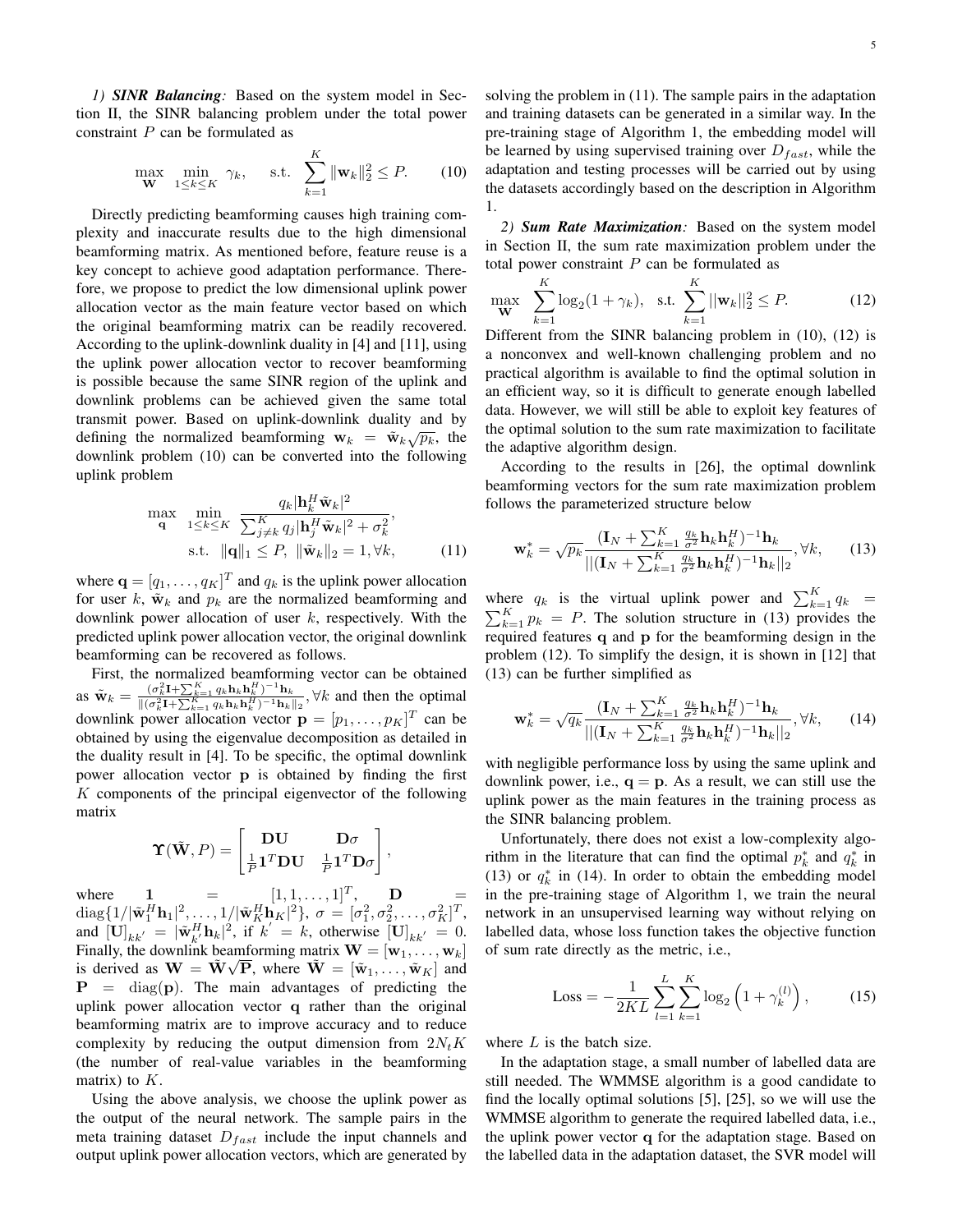

Fig. 3. An illustration of the proposed neural network architecture including the pre-trained embedding BNN model, the SVR model for adaptation and beamforming recovery.

be trained by minimizing the following loss function, which uses the MSE metric, i.e.,

Loss = 
$$
\frac{1}{2LK} \sum_{l=1}^{L} (||\mathbf{q}^{(l)} - \hat{\mathbf{q}}^{*(l)}||_2^2),
$$
 (16)

where  $q^{(l)}$  denotes the power vector obtained from the WMMSE algorithm, and  $\hat{\mathbf{q}}^{*(l)}$  is the predicted result in the adaptation stage.

Before we conclude this section, we provide details of the neural network architecture to train the embedding model and adaptation model as illustrated in Fig. 3. Because both problems will extract the uplink power as the main feature, we can use a unified neural network architecture for embedding. We adopt the model-based beamforming neural network (BNN) framework proposed in [11] as the network structure to obtain the embedding function  $f(\theta)$ . It takes the channel as input and the output feature is the uplink power vector  $\hat{q}$ . This framework is composed of a CNN architecture followed by the fully connected (FC) layer. CNN is chosen as the base of the embedding framework due to its ability of extracting features and reducing learned parameters. Specifically, the neural network used for our algorithm includes eleven layers: one input layer, two convolutional layer (CL) layers, two batch normalization (BN) layers, three activation (AC) layers, one flatten layer, one FC layer and one output layer. The complex channel input is split into two real value inputs, so the input dimension of the input layer is  $2 \times N_t K$ . For the two CL layers, each CL layer applies 8 kernels of size  $3 \times 3$ , one stride, and one padding. The input size of the first CL layer is equal to the size of the input data. The input size of the second CL layer and the output size of both CL layers are equal to  $2 \times N_t K \times 8$ . Besides, ReLU and Sigmoid functions are adopted at the first two activation layers and the last activation layer, respectively. Adam optimizer is adopted [24] for the optimization of the neural network. In the adaptation stage, the BNN output  $\hat{q}$  is used as the input to train the SVR model, which then outputs the final adaptive uplink power vector  $\hat{q}^*$ . The beamforming recovery module is designed based on the uplink-downlink duality introduced in Section III.B-1.

### IV. ONLINE APPLICATION OF ADAPTIVE ALGORITHMS

Although the above proposed algorithm can achieve the fast adaptive beamforming design based on the limited data of the new environment, they work in an offline manner

assuming that the data used for adaptation is available in advance and the testing environment is stationary. They cannot cope with constantly changing situations such as vehicular communications and therefore online algorithms are needed. This is because the channel data is likely to become available only sequentially, since effective channel estimation methods take time to first obtain the channel statistics and then estimate the channel; in addition, the channel distribution may be nonstationary as the environment keeps changing. Hence, it is necessary to design an efficient online adaptation algorithm to continuously adapt the model according to the changing environment in real-world applications. In the following, we will explain how to extend the idea of the proposed offline adaptation algorithm to the online scenario. As a comparison to our online adaptation algorithm, we will first provide a brief description about the online MAML learning method.

#### *A. MAML-based Online Learning*

The purpose of online machine learning is to achieve continuous learning of prediction using sequential and nonstationary data, and the designed online algorithms should be able to update the best predictor for future data at each time slot. There exist some successful online learning algorithms, such as follow the leader (FTL) [27] and improved FTL [28]. Although FTL is a standard algorithm for online learning, it may not provide the efficient adaptation when the environment changes. The reason is that the principle of training a model using FTL at each time slot is similar to the joint training, which trains the model on a single task. In order to overcome the drawback of FTL when adapting to the new tasks, the authors in [29] incorporate MAML into FTL to design the follow the meta leader (FTML) algorithm.

Similar to the offline MAML algorithm introduced in Section II-B, the FTML algorithm still involves the inner and outer optimization loops in the training stage at each time slot. Since the channel data of each user is sequentially provided, it is impossible to divide tasks in advance like the offline manner. It means that the distribution of tasks is not known in advance. We define  $\mathcal{T}_t$  as the task received at time slot t. Since the received task at the current time slot can only be used for adaptation, there is no training process at the first time slot. As the data is accumulated in online learning, we define a task set  $\mathcal{B}_t$  to store data of the task t received at the time slot t,  $t = 0, \ldots, T$ . After the task  $\mathcal{T}_t$  is stored at time slot t, the algorithm will sample  $N_{task}$  tasks from the previous task sets  $\{\mathcal{B}_t, t = 0, \ldots, t-1\}$  as the training tasks. The k-th sampled task includes a support set and a query set. Based on the optimization process of inner loop introduced in Section II-B, the task-specific parameters of sampled tasks can be updated via a few step gradient descent. Then, the initialization of the neural network at time slot  $t$  can be optimized by using the parameter updating procedure of the outer optimization loop. Once the training process is complete, the task data of the current time slot stored in  $\mathcal{B}_t$ ,  $t = 0, \ldots, T$  is used to adapt the trained model. The training and adaptation processes continue to provide online adaptation.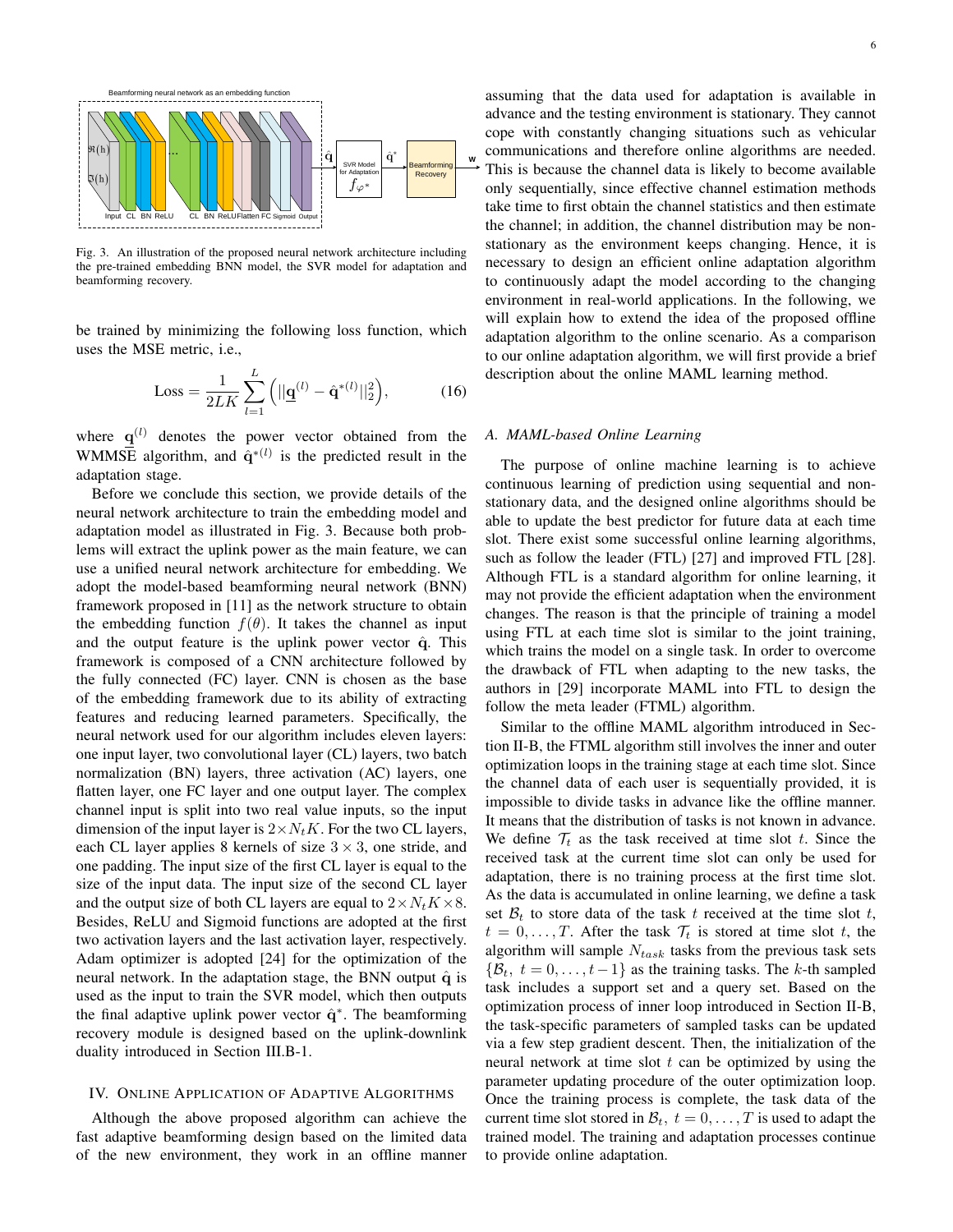## *B. The Proposed Fast Online Learning Algorithm*

Although the MAML-based online adaptation algorithm can efficiently overcome the mismatch issues in changing environment scenarios, the learning and adaptation processes are sophisticated and time-consuming due to the multiple tasks and two optimization loops. The complex processes may cause delay for real-time wireless communication applications. In order to achieve the rapid adaptation and to satisfy the latency requirements in the real-world communications scenarios, we extend the proposed fast adaptation method presented in Section III to the online scenario to design the fast online adaptive algorithm.

Since we have given the full details of the proposed fast adaptive framework in Section III, this subsection will focus on how to extend it to online applications and especially the adaptation stage. The main idea of the proposed fast adaptation method is to use the pre-trained embedding model to extract common features of the new tasks, and then train a SVR model via the extracted features for adaptation. Before designing its online counterpart, we need firstly to define the datasets. In the online scenario, the data used for adaptation and testing arrives sequentially, which means that the data used in the online learning is accumulated over time. Hence, we define an empty buffer  $\mathcal{B}_t$  to store the adaptation data and an empty set  $D_t$  to receive the testing data at time slot t. In addition, we assume that the system is able to receive  $N$  adaptation sample pairs and  $U$  testing sample pairs of each user at each time slot. Note that the adaptation and testing data come from the same distribution. According to different adaptation data used for feature extraction, we propose two online adaptation algorithms: 1) extracting features from adaptation data of the current time slot; 2) extracting features from all adaptation data accumulated until the current time slot. Since the feature extraction and the training of SVR model for both algorithms are the same, we use the first algorithm, which uses the current time slot data for adaptation, to describe our proposed online adaptation algorithm. Specifically, we use time slot  $t$ as an example to describe the online adaptation process of the proposed algorithm. At the beginning of time slot  $t$ , the algorithm uses buffer  $\mathcal{B}_t$  to receive N adaptation sample pairs for each user. Then, based on (8), the extracted feature  $\hat{q}_t^*$  via<br>the input data in  $\hat{B}$ , can be expressed as the input data in  $B_t$  can be expressed as

$$
\widehat{\mathbf{q}}_t^* = f_\theta(\mathcal{B}_t(\mathbf{h}_t)),\tag{17}
$$

where  $f_{\theta}$  is the pre-trained embedding model,  $\mathcal{B}_t(\mathbf{h}_t)$  denotes the input channel stored in the buffer  $B_t$ . Next, we will train the SVR model by using the extracted feature  $\widehat{q_t^*}$  and the target output  $q_t$  in  $\mathcal{B}_t$ . Note that  $q_t$  is the uplink power allocation for both SINR and sum rate maximization problems. Similar to (9), the parameter of the SVR model for our specific regression problems can be expressed as

$$
\phi_t = \arg\min_{\phi_t} \text{Loss}(\mathbf{W}_t \widehat{\mathbf{q}_t^*} + \mathbf{b}_t, \mathcal{B}_t(\mathbf{q}_t)),\tag{18}
$$

where  $\phi_t$  is the SVR model parameter with the weights  $W_t$ and bias  $\mathbf{b}_t$  at time slot t, respectively, and  $\mathcal{B}_t(\mathbf{q}_t)$  is the target value stored in  $B_t$  associated with the input  $h_t$ . Once the training of the SVR model is completed, we can predict

As before, the SINR and sum rate maximization problems are considered as two applications to investigate the adaptation ability of the designed fast online algorithm. Both applications take the channel as the input and the uplink power q as the output. The difference is that the embedding model for the SINR problem is trained by supervised learning while for the sum rate problem, it is trained by unsupervised learning.

#### V. SIMULATION RESULTS

In this section, numerical simulations are carried out to evaluate the advantages of the proposed adaptive beamforming algorithms for different wireless communications scenarios. We consider an MISO downlink with one BS and multiple users operating at the carrier frequency of 2.9 GHz, with 20 MHz bandwidth and noise power spectral density of -174 dBm/Hz. Other specific parameters including the number of antennas at the BS  $N_t$ , the number of users K and the transmit power  $P$  are provided in each figure. We employ the deep learning software Keras with Tensorflow as the backend to pre-train the embedding model and Scikit-learn is used to train the SVR model. We choose the nonlinear Gaussian radial basis function (RBF) kernel in the SVR training. PyTorch is adopted to implement the MAML related algorithms. All simulation results are generated by using a computer with an Intel i7- 7700 CPU and a NVIDIA Titan Xp GPU.

In our simulation, the labelled data used for training the embedding model and the SVR model are generated by using three small-scale fading channel models in order to enrich the training dataset: Rayleigh model with distribution  $\mathcal{CN}(\mathbf{0}, \mathbf{I}_M)$ , Ricean model with the Ricean factor 3, and Nakagami model with a fading parameter 5 and an average power gain 2. For each of the three fading models, we generate 5000 channel samples and obtain 5000 corresponding labelled data for the SINR balancing problem using the algorithm in [4]. Hence, the training dataset includes 15,000 sample pairs. For the sum rate maximization problem, we generate 10,000 channel samples for each fading model by using the WMMSE algorithm in [5].

We consider the following typical fading scenarios for testing the adaptation capability of the proposed learning algorithms.

- Large-scale fading case: the path loss is given by  $PL =$  $128.1 + 37.6 \log_{10}(d \text{ [km]})$ , where d is the distance between a user and BS. The shadow fading follows the log-normal distribution with zero mean and 8 dB standard deviation. The small-scale fading follows the Rayleigh distribution with zero mean and unit variance.
- WINNER II outdoor case: this is a typical fixed urban scenario specified in WINNER II [30].
- Vehicular case: this is an urban vehicle-to-infrastructure (V2I) scenario defined in Annex A of 3GPP TR 36.885 [31].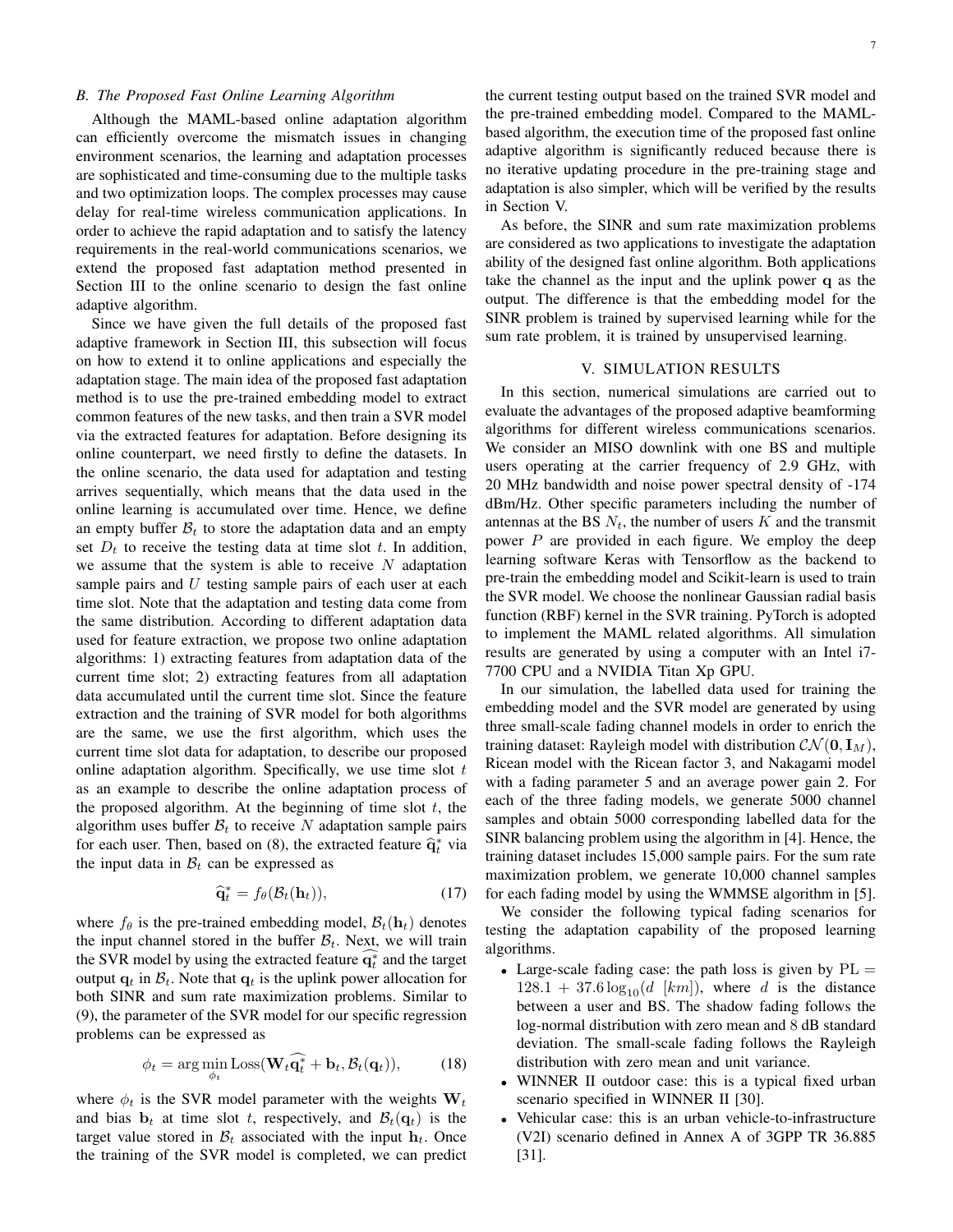For comparison, we introduce other three benchmarks, namely, the optimal solution, the MAML solution, and the non-adaptive learning solution. The definitions of all solutions for comparison are listed below.

- The optimal/suboptimal solution: for the SINR balancing problem, the solution is obtained by using the iterative algorithm proposed in [4]; for the sum rate maximization problem, we consider the WMMSE solution in [5], which is obtained by using an iterative algorithm. It serves as a performance upper bound for all other schemes.
- The MAML solution: this solution shows the adaptation result of the existing MAML algorithm [18] described in Section II-B and Section IV-A for the offline and online scenarios, respectively.
- The transfer learning solution: this solution shows the adaptation result of the existing transfer learning algorithm [18] that fine tunes the last layer of the neural network to achieve the adaptation.
- The non-adaptive solution: this solution shows the result of using a pre-trained model to predict the beamforming results directly in a different testing environment without any adaptation.

Below we present the results and analysis for the two applications.

#### *A. SINR Balancing*

We first investigate the large-scale fading case in which the BS is located at the center and all users are randomly distributed within a radius of 500 m. First to decide how many samples will be used in the adaptation, we first study the effect of the number of fine-tuning samples for the same system. Note that more samples will certainly improve the adaptation performance, but also increase the computational complexity and latency. As shown in Fig. 4, SINR increases when the number of fine-tuning samples increases for both MAML and our proposed algorithms and the SINR converges fast for both algorithms. As a result, in the subsequent simulations, we consider 20 adaptation samples as a tradeoff between a low adaptation overhead and satisfactory SINR performance.

In our simulation, we have observed that the performance of MAML and transfer learning solutions could vary depending on the adaptation datasets, so next we study the sensitivity of different algorithms to the random adaptation datasets for an 8-user, 8-antenna system with 25 dBm transmit power in Fig. 5, by using 100 random adaptation datasets each with a size of 20 samples. We can see that our proposed algorithm achieves robust SINR performance with different adaptation datasets but the achievable SINR of the transfer learning solution varies dramatically and the performance of MAML also fluctuates. In order to obtain stable performance comparison, we average the performance of MAML and transfer learning using 15 random adaptation datasets while for our proposed algorithm, we use just one random adaptation dataset.

We then examine the adaptation performance of the proposed algorithm in Fig. 6. Fig. 6(a) shows the effects of the transmit power on the SINR performance. As expected, the achievable SINR improves as the transmit power increases



Fig. 4. The effect of the number of fine-tuning samples on the adaptation performance when  $N_t = 8, K = 8$ , transmit power is 25 dBm.



Fig. 5. Sensitivity of the SINR performance versus random adaptation datasets when  $N_t = 8, K = 8, P = 25$  dBm.

for all schemes. The SINR performance associated with the proposed algorithm is very close to that of the optimal solution and is better than the MAML solution. The non-adaptive solution achieves the worst SINR performance compared to the adaptive schemes. The performance of the transfer learning solution is only slightly better than the non-adaptive solution. In Fig. 6(b), the SINR performance versus the number of users is shown. It is observed that as the number of users increases, the performance gap between the MAML algorithm and the optimal solution is enlarged, but our proposed algorithm still achieves better performance. The results in Fig. 6 verify that the proposed fast algorithm provides an efficient adaptive beamforming solution. We compare the execution time of the adaptive algorithms in Fig. 7 versus the number of users. It can be seen that our proposed algorithm achieves more than an order of magnitude gain in terms of both training time and adaptation time compared to the MAML solution and therefore achieves faster adaptation.

To get a more accurate comparison of complexity between different algorithms, in Table I at the top of the next page, we show the numbers of passes of the neural network. For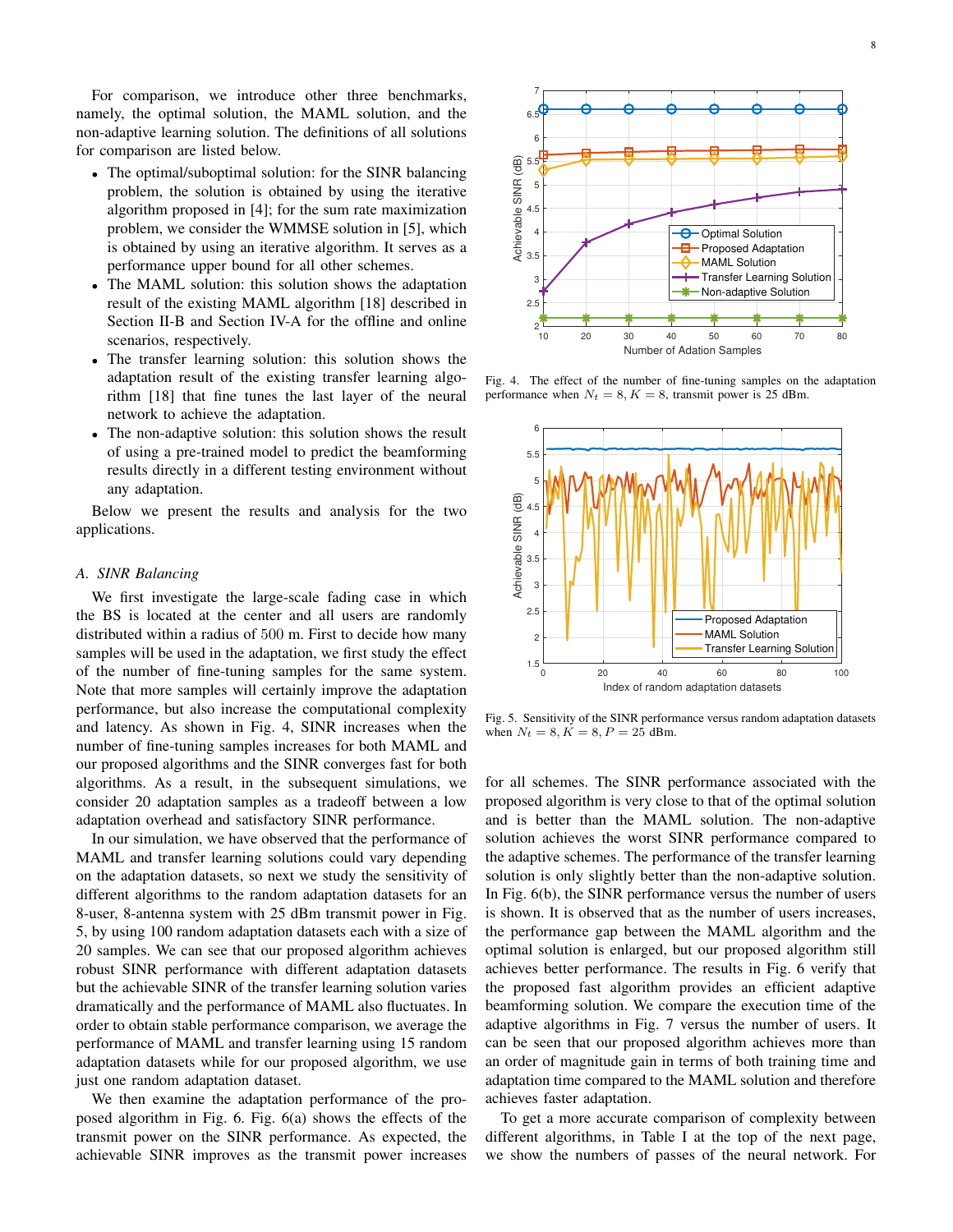

Fig. 6. The SINR performance comparison in the large-scale fading case versus: (a) transmit power when  $N_t = 4$ ,  $K = 4$  and (b) the number of users when  $N_t = 8$ ,  $P = 25$  dBm.



Fig. 7. Comparison of the execution time of the adaptive algorithms.

the pre-training and adaptation stages, each pass includes 100 and 20 channel data, respectively. We have adopted the early stop technique so the number of passes may not change monotonically as the number of users increases. It can be seen that the training of the proposed algorithm requires significantly less passes of the neural network than the MAML algorithm in the pre-training stage. Next we consider the WINNER II outdoor scenario. We assume that the BS is located in the cell center and covers a disc with a radius of 1000 m. Users are randomly distributed between 100 m to 1000 m away from the BS. Fig. 8 demonstrates the adaptation capability of the proposed learning algorithm in the WINNER II outdoor case through the SINR performance. As can be seen from Fig. 8, the proposed algorithm achieves slightly better SINR performance than the MAML solution and both adaptive solutions significantly outperform the non-adaptive solution.

Next, we investigate the performance of the proposed algorithms for V2I case in the urban environment, where we use the Manhattan grid layout with the region size of 750  $m \times 1299$  m and grid size of 250  $m \times 433$  m. There are two 3.5m-wide lanes in each direction; the BS is located in the center of the layout, and the vehicles are uniformly placed on each direction of the road. The probability of each vehicle to change its direction at the intersection is set to 0.4. The velocity of each vehicle is 60 km/h. As seen in Fig. 9, the SINR performance generated by the non-adaptive solution is close to that of adaptive solutions, when the available transmit power budget is low; however, the advantages of the adaptive solution are gradually manifested as the available transmit power budget increases. The possible reason for this interesting observation is that both adaptive and nonadaptive solutions require power to combat the negative effects of the fading channels and there is no enough power left for algorithms to efficiently achieve adaptation at the low power regime. As the transmit power increases, the proposed adaptive algorithm achieves slightly better performance than the MAML solution and much higher SINR performance than the non-adaptive solution.

Next, we evaluate the performance of the proposed online adaptive algorithm in real-world non-stationary scenarios. We investigate the adaptation capability of the proposed online fast adaptation algorithm in changing environments by considering mobile users travelling from outdoor to urban and then highway environments. The freeway case introduced in 3GPP TR 36.885 [31] is used to generate channel data for the highway scenario. The number of lanes in each direction and the velocity of each vehicle are set as 3 and 120 km/h, respectively. The antenna gains of the BS and vehicles in the urban and highway scenario are set as 8 dBi and 3 dBi, respectively. Fig. 10 shows the adaptation performance comparison between the proposed fast adaptation algorithm and the MAML algorithm over the whole communications period as the users move across different environments. Each simulation point is obtained by averaging all of the actual experimental points at the individual time slots over the previous time slots in the corresponding communication scenario. To implement the simulation, we assume that five adaptation channels  $N = 5$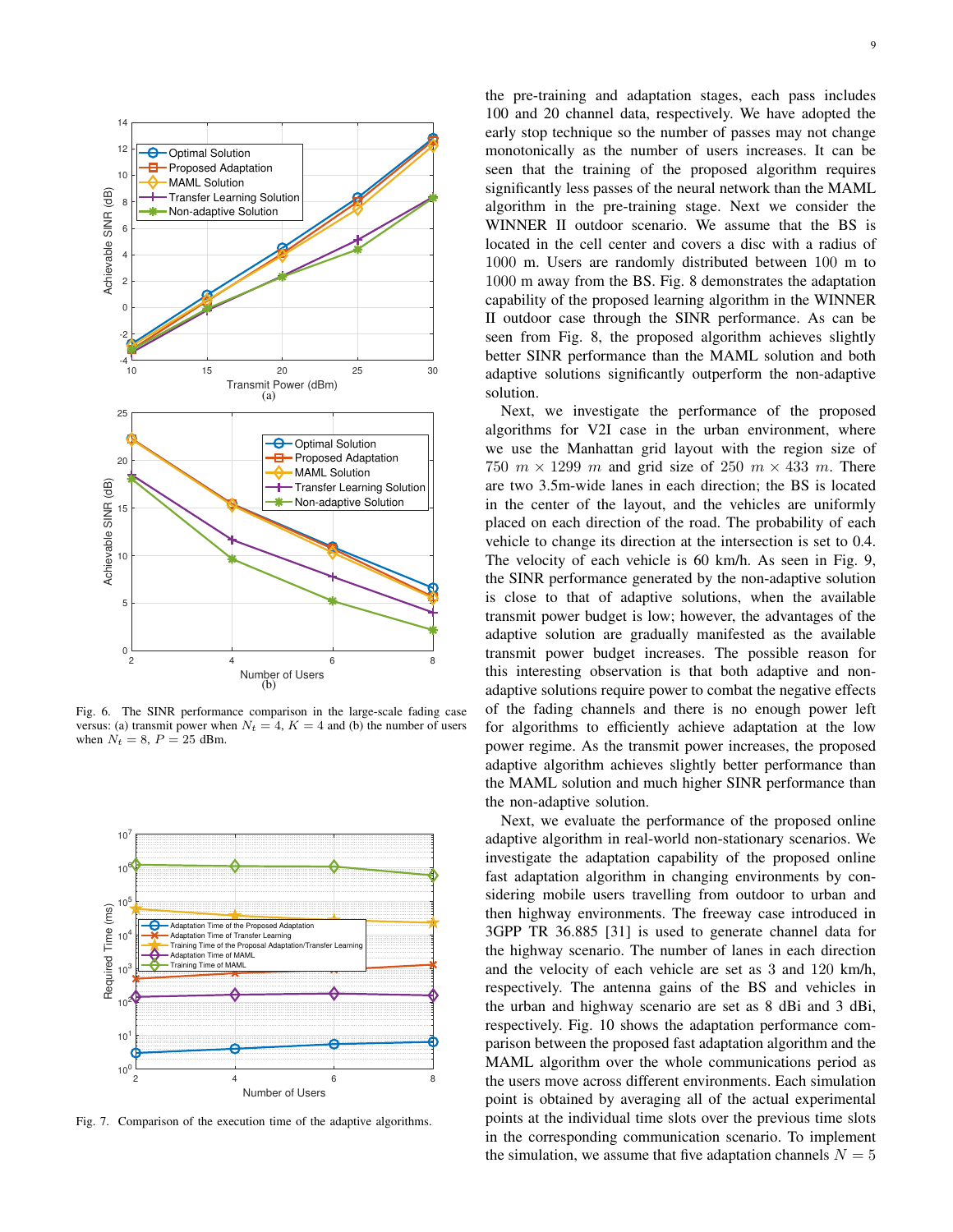TABLE I AVERAGE NUMBER OF PASSES OF THE NEURAL NETWORK VS THE NUMBER OF USERS FOR THE SINR BALANCING PROBLEM.

| <b>Different Algorithms</b>                          | $K=2$  | $K=4$  | $K=6$  | $K=8$ |
|------------------------------------------------------|--------|--------|--------|-------|
| Pre-training of MAML                                 | 130000 | 120000 | 115000 | 60000 |
| Pre-training of adaptive algorithm/transfer learning | 16950  | 10500  | 7350   | 6150  |
| Adaptation of MAML                                   | 49     | 50     |        | 73    |
| Adaptation of transfer learning                      | 25     | 47     | 60     | 87    |



Fig. 8. The SINR performance comparison in the WINNER II outdoor case when  $M = 4$ ,  $K = 4$ .



Fig. 9. The SINR performance comparison in the urban case when  $N_t = 4$ ,  $K = 4$ .

and ten testing channels  $U = 10$  of each user are received at each time slot. Each communications scenario lasts 50 time slots. The offline fast upper bound solution shows the results obtained based on the fast algorithm in the offline manner where the embedding model and the SVR model are trained by using the data of the corresponding communication cases, respectively. The results of two online fast adaptations are obtained by using the data of the current time slot and all available data in the buffer, respectively. As we can see, there exists a significant reduction on the average SINR for all solutions, when the users travel from outdoor to urban and to highway environments due to the changes of fading distribution. This fact indicates that the communication quality



Fig. 10. Performance comparison between the proposed online algorithm and the existing algorithms  $M = 4$ ,  $K = 4$ ,  $P = 25$  dBm.

in the real-world can be seriously affected by the continuously changing environment. In the figure, the average SINR performance associated with the proposed online fast adaptation algorithms is very close to that of the offline fast upper bound solution, which validates its adaptation ability. In addition, the proposed online fast adaptation algorithms outperform the MAML algorithm and the non-adaptive solution for the whole communications period. It indicates that the proposed algorithm can achieve fast adaptation by efficiently making use of sequential data when the environment changes. It is worth noting that the gap between the online fast algorithms and the MAML algorithm significantly increases when the communications scenario changes from outdoor to urban, whereas the gap reduces when the communications scenario changes from urban to highway. The reason is that there exists obviously difference of channel statistics features between the static scenario (outdoor) and mobility scenario (urban and highway). This fact further verifies that the proposed online fast adaptation algorithm has better adaptation ability when the environment changes abruptly. The online fast adaptation that utilizes all available historical data performs better than that uses only the current data, and this is because more data can train a better SVR model in the adaptation stage. Note that for the urban case and the highway case in the online scenario, the channel coherent times are approximately 6.2 ms and 3.1 ms, respectively. From Fig. 7 and Fig. 10, we can see that our proposed algorithm can finish adaptation within 10 ms or only a few coherent time slots, which confirms that it can adapt to the fast changing wireless environment in real-time.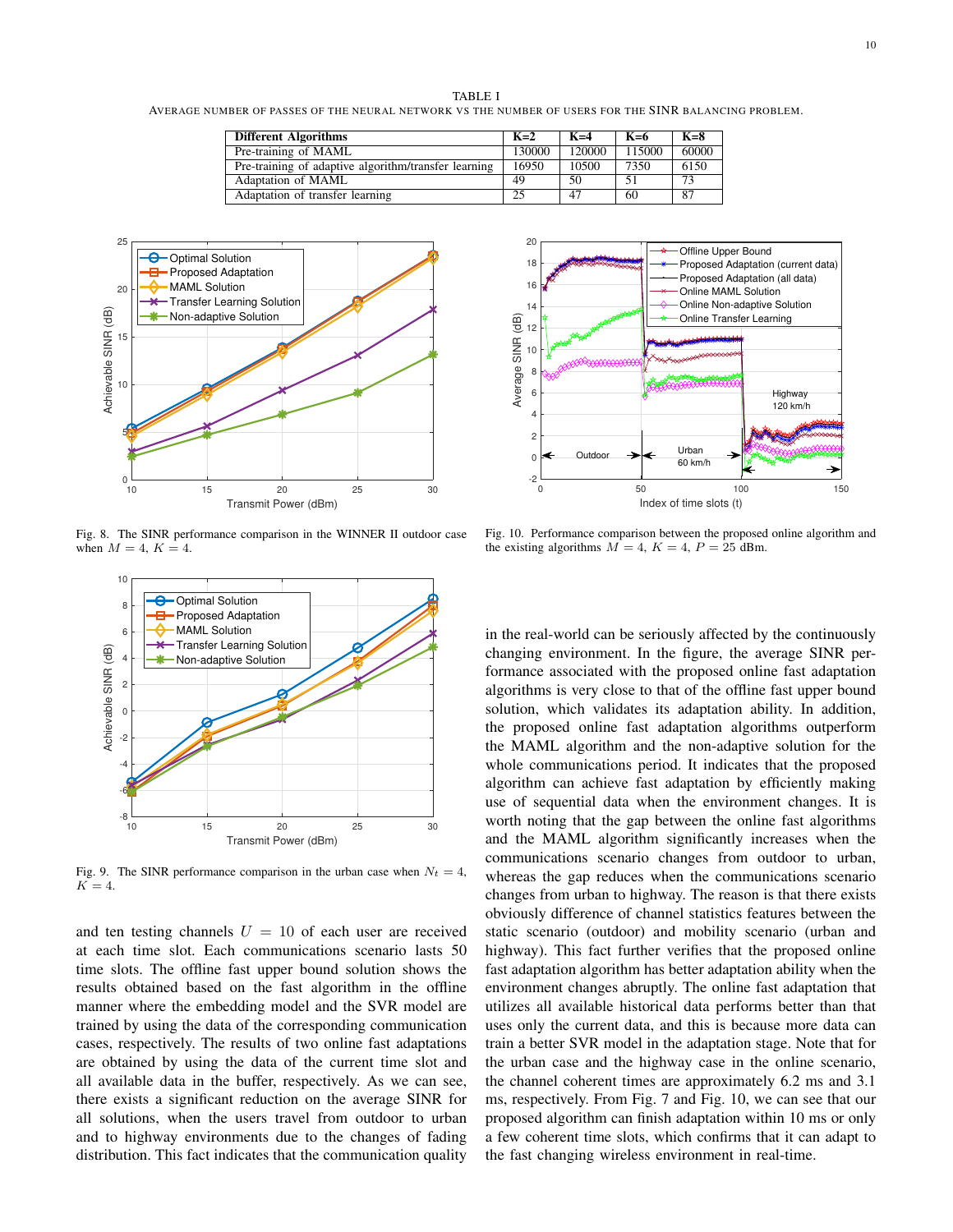

Fig. 11. The comparison of the number of adaptation samples when  $M =$  $K = 4$ , transmit power is 25 dBm.

#### *B. Sum Rate Maximization*

In this subsection, we will investigate the performance of the adaptive algorithms to maximize the sum rate. As stated before, there is no practical algorithm that can achieve the optimal beamforming solution for this problem, so we use unsupervised learning in the pre-training stage and use the WMMSE solution to generate labelled data for training of the SVR model in the adaptation stage. To use the MAML algorithm as a benchmark solution, we also use the WMMSE algorithm to generate training data in its pre-training stage. For the non-adaptive solution, we consider both unsupervised training and supervised training using the data generated by the WMMSE solution. In the literature, it has been reported that unsupervised training achieves higher sum rate [11] which will also be verified in our results below.

We first examine the effects of the number of adaptation samples on the adaptive algorithms in Fig. 11 for a 4 user, 4-antenna system. Compared to the results of the SINR balancing problem in Fig. 4, we can see that our proposed algorithm converges more slowly but it is still faster than the MAML algorithm. As a tradeoff between the performance and the complexity, we choose 50 adaptation samples in the subsequent simulations.

We next investigate the sensitivity of the adaptive algorithms to the adaptation datasets in Fig. 12 for an 8-user, 8-antenna system with transmit power of 25 dBm. Fig. 12 shows that there exists a large variance on the sum rate results for both the MAML and the transfer learning solutions when adaptation dataset changes. It indicates that both of these two benchmark solutions heavily depend on the adaptation datasets. By contrast, the proposed adaptive algorithm demonstrates very robust performance when using different adaptation datasets. Similar to the SINR balancing problem, we average the results of the MAML and the transfer learning solutions using 15 random adaptation datasets in order to obtain stable comparison results.

The sum rate results in the large scale fading case are presented in Fig. 13. As can be seen in Fig. 13(a), for a 4-user 4-



Fig. 12. Sensitivity of the sum rate performance versus random adaptation datasets when  $N_t = 8, K = 8, P = 25$  dBm.

antenna system, our proposed solution achieves slightly better performance than the MAML solution, and the performance gap between different algorithms is not significant. However, Fig. 13(a) shows that as the number of users changes, the performance of transfer learning varies greatly.

The execution time of the adaptive algorithms is compared in Fig. 14 for an 8-antenna system. It can be seen that the proposed algorithm uses less pre-training time than the MAML algorithm. It finishes the adaptation in a few milliseconds and is three orders of magnitude faster than the MAML algorithm. Similar to Table I, we show the numbers of passes of the neural network in Table II at the top of the next page. It is observed again that the training of the proposed algorithm requires significantly less passes of the neural network than the MAML algorithm. The transfer learning solution also requires less passes than the MAML algorithm in the adaptation stage.

The sum rate in the WINNER II outdoor scenario is compared in a 4-user, 4-antenna system. As shown in Fig. 15, both adaptive algorithms achieve good sum rate performance which are close to the results generated by the WMMSE solution. Although the unsupervised learning based non-adaptive solution performs well in the low transmit power regime, its performance degrades fast as the transmit power increases. Similar performance comparison can be observed from the results in Fig. 16 for the V2I case in the urban environment, in which both adaptive solutions achieve the sum rate closer to that of the WMMSE solution than in the outdoor scenario.

Finally we evaluate the sum rate performance of the online algorithms in real-world non-stationary scenarios. Similar to the SINR maximization problem, we consider mobile users travelling from outdoor to urban and then highway environments. Fig. 17 shows the adaptation performance comparison between the proposed fast adaptation algorithm and the MAML algorithm over the whole communications period as the users move across different environments. To implement the simulation, we use the same number of adaptation channels and testing channels as in the SINR balancing problem. As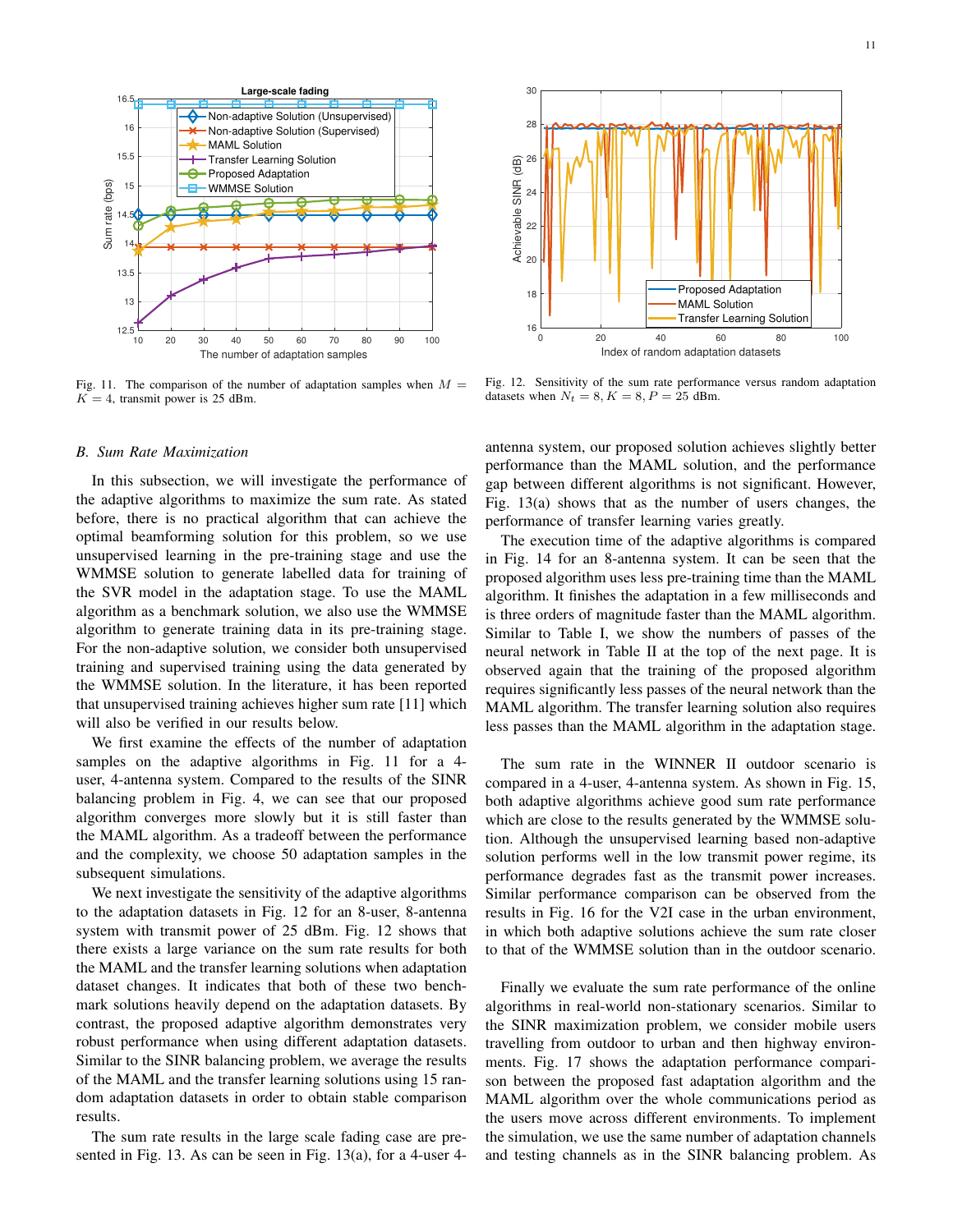TABLE II AVERAGE NUMBER OF PASSES OF THE NEURAL NETWORK VS THE NUMBER OF USERS FOR THE SUM RATE PROBLEM.

| <b>Different Algorithms</b>                      | $K=2$  | $K=4$  | $K=6$  | $K=8$          |
|--------------------------------------------------|--------|--------|--------|----------------|
| Training of MAML                                 | 255000 | 185000 | 155000 | 200000         |
| Training of adaptive algorithm/transfer learning | 7860   | 6600   | 7230   | 6570           |
| Adaptation of MAML                               | 96     | 102    | 98     | 74             |
| Adaptation of transfer learning                  | 52     | 50     | 27     | 2 <sup>1</sup> |



Fig. 13. The sum rate performance comparison on large-scale case for different metrics: (a) transmit power when  $N_t = 4$ ,  $K = 4$  and (b) the number of users when  $N_t = 8$ ,  $P = 25$  dBm.

before, the users' sum rate drops significantly when users cross borders of different environments. In the figure, the sum rate results achieved by the proposed online fast adaptation algorithm are similar to that of the WMMSE solution and outperform the MAML algorithm and the non-adaptive algorithm, which validates its adaptation ability in the changing environments. We note that the gap between the online fast algorithms and the MAML algorithm increases when the communications scenario changes from outdoor to urban, and from urban to highway environments. This observation further confirms that the proposed online fast adaptation algorithm has better and faster adaptation ability when the environment changes.



Fig. 14. Comparison of execution time of adaptive algorithms for the sum rate maximization problem when  $N_t = 8, P = 25$  dBm.



Fig. 15. The sum rate performance comparison in the WINNER II outdoor case when  $N_t = 4$ ,  $K = 4$ .

## VI. CONCLUSIONS

In this paper, we proposed a simple and efficient adaptive method for beamforming design in dynamic wireless environments. The core idea of this method is to train a good model embedding that extracts key features, followed by fitting a simple SVR model for fast adaptation. We have extended the proposed algorithm to online adaptation that performs well in constantly changing environments. Simulation results demonstrated that the proposed adaptive algorithms achieve a better adaptation performance with a reduced complexity compared to the existing meta learning algorithm. Our results shed some light on designing adaptive learning algorithms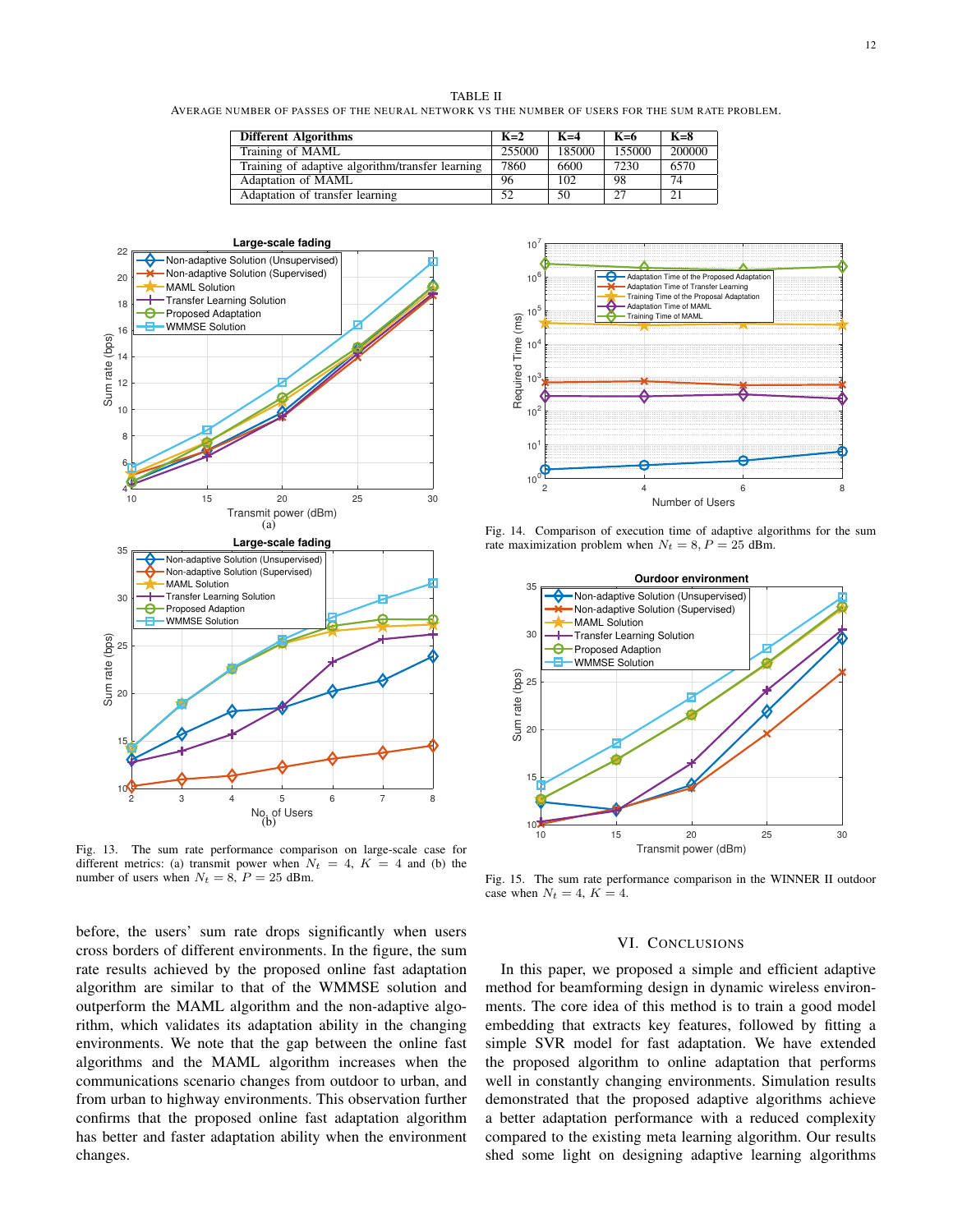

Fig. 16. The sum rate performance comparison in the urban case when  $N_t$  = 4,  $K = 4$ .



Fig. 17. Sum rate performance comparison between the proposed online algorithm and the existing algorithms,  $N_t = 4$ ,  $K = 4$ ,  $P = 25$  dBm.

from few data for general resource management problems in wireless networks. As to future work, we envisage that it would be an interesting direction to extend the proposed method to adapt to the varying number of active users, and the massive MIMO scenario in which channel estimation and adaptive beamforming will be jointly learned using the deep learning approach.

#### **REFERENCES**

- [1] J. Zhang, Y. Yuan, G. Zheng, I. Krikidis, K. K. Wong, "Fast Meta Learning for Adaptive Beamforming," *IEEE International Conference on Communications (ICC)*, Montreal, Canada, Jun. 2021, pp. 1-5.
- [2] F. Rashid-Farrokhi, K. R. Liu, and L. Tassiulas, "Transmit beamforming and power control for cellular wireless systems," *IEEE J. Sel. Areas Commun.*, vol. 16, no. 8, pp. 1437-1450, Oct. 1998.
- [3] M. Bengtsson and B. Ottersten, "Optimal downlink beamforming using semidefinite optimization," in *Proc. Annual Allerton Conf. on Commun., Control and Computing*, Monticello, NY, Sept. 1999, pp. 987-996.
- [4] M. Schubert and H. Boche, "Solution of the multiuser downlink beamforming problem with individual SINR constraints," *IEEE Trans. Veh. Technol.*, vol. 53, no. 1, pp. 18-28, Jan. 2004.
- [5] Q. Shi, M. Razaviyayn, Z. Luo, and C. He, "An iteratively weighted MMSE approach to distributed sum-utility maximization for a MIMO interfering broadcast channel," *IEEE Trans. Signal Process.*, vol. 59, no. 9, pp. 4331-4340, Sept. 2011.
- [6] H. Sun, X. Chen, Q. Shi, M. Hong, X. Fu and N. D. Sidiropoulos, "Learning to optimize: training deep neural networks for interference management," *IEEE Trans. Signal Process.*, vol. 66, no. 20, pp. 5438- 5453, Oct. 2018.
- [7] A. Alkhateeb, S. Alex, P. Varkey, Y. Li, Q. Qu, and D. Tujkovic, "Deep learning coordinated beamforming for highly-mobile millimeter wave systems," *IEEE Access*, vol. 6, pp. 37328-37348, 2018.
- [8] Y. Shi, A. Konar, N. D. Sidiropoulos, X. Mao, and Y. Liu, "Learning to beamform for minimum outage," *IEEE Trans. Signal Process.*, vol. 66, no. 19, pp. 5180-5193, Oct. 2018.
- [9] H. Huang, W. Xia, J. Xiong, J. Yang, G. Zheng, and X. Zhu, "Unsupervised learning based fast beamfrming design for downlink MIMO," *IEEE Access*, vol. 7, pp. 7599-7605, 2019.
- [10] H. Huang, Y. Peng, J. Yang, W. Xia, and G. Gui, "Fast beamforming design via deep learning," *IEEE Trans. Veh. Technol.*, vol. 69, no. 1, pp. 1065-1069, Jan. 2020.
- [11] W. Xia, G. Zheng, Y. Zhu, J. Zhang, J. Wang, and A. P. Petropulu, "A deep learning framework for optimization of MISO downlink beamforming," *IEEE Trans. Commun.*, vol. 68, no. 3, pp. 1866-1880, Mar. 2020.
- [12] J. Kim, H. Lee, S. Hong and S. Park, "Deep learning methods for universal MISO beamforming," *IEEE Wireless Communications Letters*, vol. 9, no. 11, pp. 1894-1898, Nov. 2020.
- [13] S. J. Pan and Q. Yang, "A survey on transfer learning," *IEEE Trans. Knowl. Data Eng.*, vol. 22, no. 10, pp. 1345-1359, Oct. 2010.
- [14] A. Zappone, M. Di Renzo, M. Debbah, T. T. Lam, and X. Qian, "Modelaided wireless artificial intelligence: Embedding expert knowledge in deep neural networks towards wireless systems optimization," *IEEE Veh. Technol. Mag.*, vol. 14, no. 3, pp. 60-69, Jul. 2019.
- [15] Y. Shen, Y. Shi, J. Zhang, and K. B. Letaief, "Transfer learning for mixed-integer resource allocation problems in wireless networks," in *Proc. IEEE Int. Conf. Commun. (ICC)*, Shanghai, China, May 2019, pp. 1-6.
- [16] S. Thrun and L. Pratt, "Learning to learn: Introduction and overview," in *Learning to Learn*. Springer, Boston, MA, 1998, pp. 3-17.
- [17] Y. Tian, Y. Wang, D. Krishnan, J. B. Tenenbaum, and P. Isola, "Rethinking few-shot image classification: a good embedding is all you need?" *European Conference on Computer Vision (EECV)*, Glasgow, UK, Aug. 2020.
- [18] C. Finn, P. Abbeel, and S. Levine, "Model-agnostic meta-learning for fast adaptation of deep networks," in *Proc. 34th Int. Conf. Machine Learning*, 2017, vol. 70, pp. 1126-1135.
- [19] S. Park, H. Jang, O. Simeone and J. Kang, "Learning to Demodulate From Few Pilots via Offline and Online Meta-Learning," *IEEE Trans. Signal Process.*, vol. 69, pp. 226-239, 2021.
- [20] S. Park, O. Simeone, and J. Kang, "Meta-learning to communicate: Fast end-to-end training for fading channels," *in Proc. IEEE 45th Int. Conf. Acoustics, Speech, and Signal Processing (ICASSP)*, Barcelona, Spain, May, 2020, pp. 5075-5079.
- [21] Y. Yang, F. Gao, Z. Zhong, B. Ai, and A. Alkhateeb, "Deep transfer learning based downlink channel prediction for FDD massive MIMO systems," *IEEE Trans. Commun.*, vol. 68, no. 12, pp. 7485-7497, Dec. 2020.
- [22] Y. Yuan, G. Zheng, K. K. Wong, B. Ottersten, and Z.-Q. Luo, "Transfer learning and meta learning ased fast downlink beamforming adaptation," *IEEE Trans. Wireless Commun.*, vol. 20, no. 3, pp. 1742-1755, Mar. 2021.
- [23] A. Raghu, M. Raghu, S. Bengio, and O. Vinyals, "Rapid learning or feature reuse? towards understanding the effectiveness of MAML," *International Conference on Learning Representations (ICLR)*, International Conference on Learning Representations (ICLR), Apr.- May 2020.
- [24] J. Ba and D. Kingma, "Adam: A method for stochastic optimization," in *Proc. Int. Conf. Learning Representations (ICLR)*, San Diego, USA, May 2015, pp. 1-15.
- [25] S. S. Christensen, R. Agarwal, E. D. Carvalho, and J. M. Cioffi, Weighted sum-rate maximization using weighted MMSE for MIMO-BC beamforming design," *IEEE Trans. Wireless Commun.*, vol. 7, no. 12, pp. 4792–4799, Dec. 2008.
- [26] E. Björnson, M. Bengtsson, and B. Ottersten, "Optimal multiuser transmit beamforming: A difficult problem with a simple solution structure," *IEEE Signal Process. Mag.*, vol. 31, no. 4, pp. 142–148, Jul. 2014.
- [27] J. Hannan, "Approximation to bayes risk in repeated play," *Contributions to the Theory of Games*, Princeton University Press, Princeton, New Jersey, vol. 3, pp. 97-139, 1957.